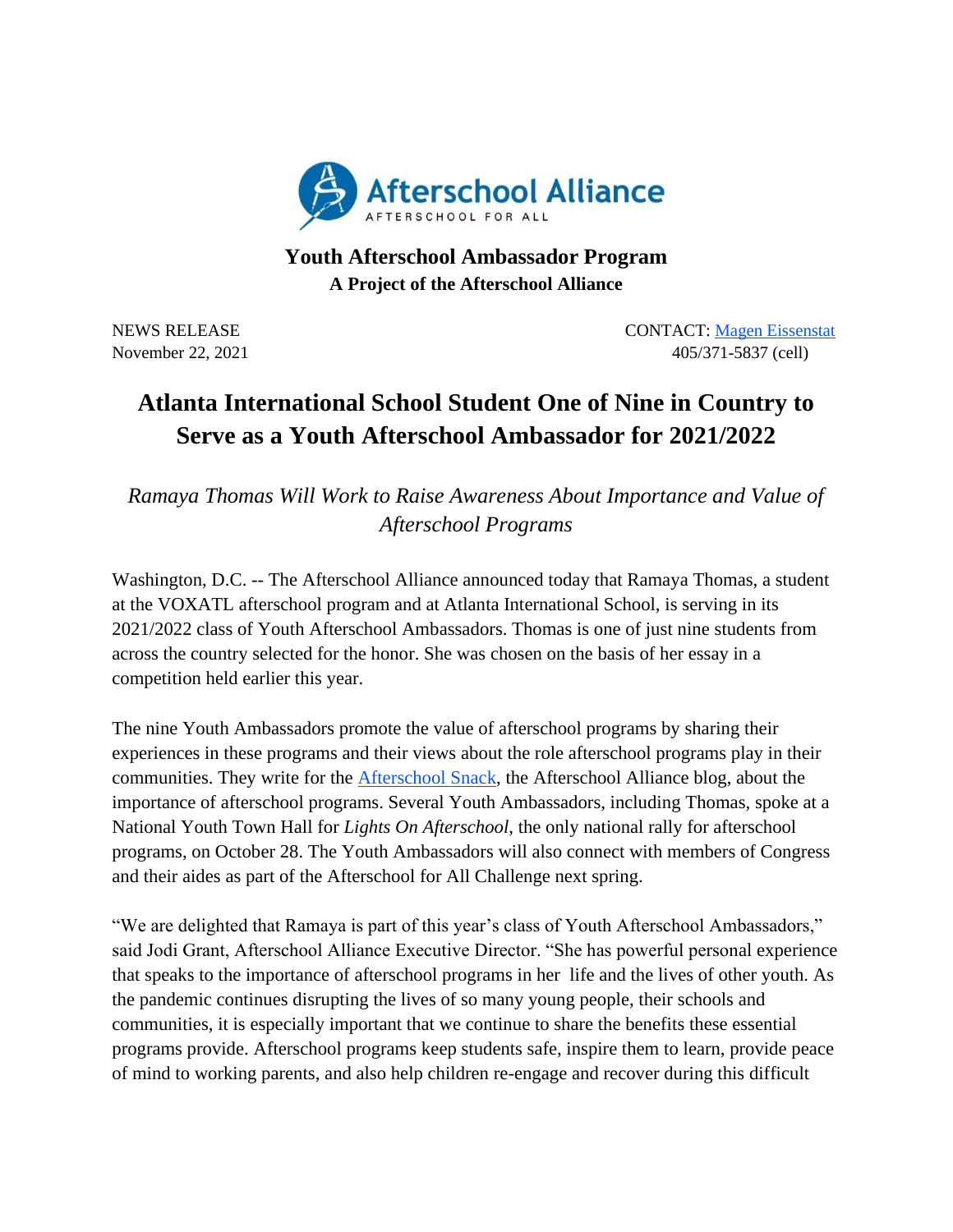time. But too many young people don't have a program available to them. Ramaya will do a terrific job spreading the word about the need for more support for afterschool programs."

"I'm so excited to be a Youth Afterschool Ambassador," Thomas said. "When I was younger, I was shy and often afraid to speak up, but throughout my life afterschool programs have boosted my confidence and helped me find my true authentic self. In particular, VOXATL has helped me improve my English grades, discover my love of writing, publish my journalism in VOX, WABE and CNN, and find the power of my voice. The Harvard Debate Diversity Project and my mock trial team also taught me perseverance and inspired me to pursue a career in law. I'm thrilled to share about these experiences as a Youth Afterschool Ambassador to build support for afterschool and ensure all students can access afterschool programs, which have been lifechanging for me."

The nine Youth Afterschool Ambassadors in this class come from California, Georgia, Maine, Maryland, New York, Illinois, Utah, Virginia, and Washington. They are:

- **Kyla Anderson,** from East St. Louis, Illinois' Southern Illinois University Edwardsville East Saint Louis Charter High School's 21st Century Community Learning Centers Afterschool Program, age 17
- **Brock Brewer**, from Kelso, Washington's Youth And Family Link Afterschool Program, age 16
- **Kaiya Jones**, from Ellicott City, Maryland's Howard County Library System Teen Advisory Board Afterschool Program, age 15
- **Juliana Montell**, from Gardiner, Maine's Boys & Girls Clubs of Kennebec Valley Afterschool Program, age 16
- **Belen Perez**, from Alexandria, Virginia's Community Lodgings Afterschool Program, age 14
- **Naomi Porter,** from Los Angeles, California's Boys & Girls Club at LA Harbor EntrepreYOUership Afterschool Program , age 16
- **Noah Shaw**, from Murray, Utah's Miller Family Boys & Girls Club Afterschool Program, age [AGE]
- **Ramaya Thomas**, from Dallas, Georgia's VOXATL Afterschool Program, age 17
- **Zhonghui Zheng**, from New York, New York's Global Kids Afterschool Program, age 17

The most recent [America After 3PM household survey](http://www.afterschoolalliance.org/AA3PM/) of more than 31,000 families, commissioned by the Afterschool Alliance, finds that for every child in an afterschool program in the United States, three more are waiting to get in. The families of 24.6 million children more than ever before — are unable to access a program. Many report cost as a barrier. There are significant inequities, with Black and Latinx children unable to access the afterschool programs